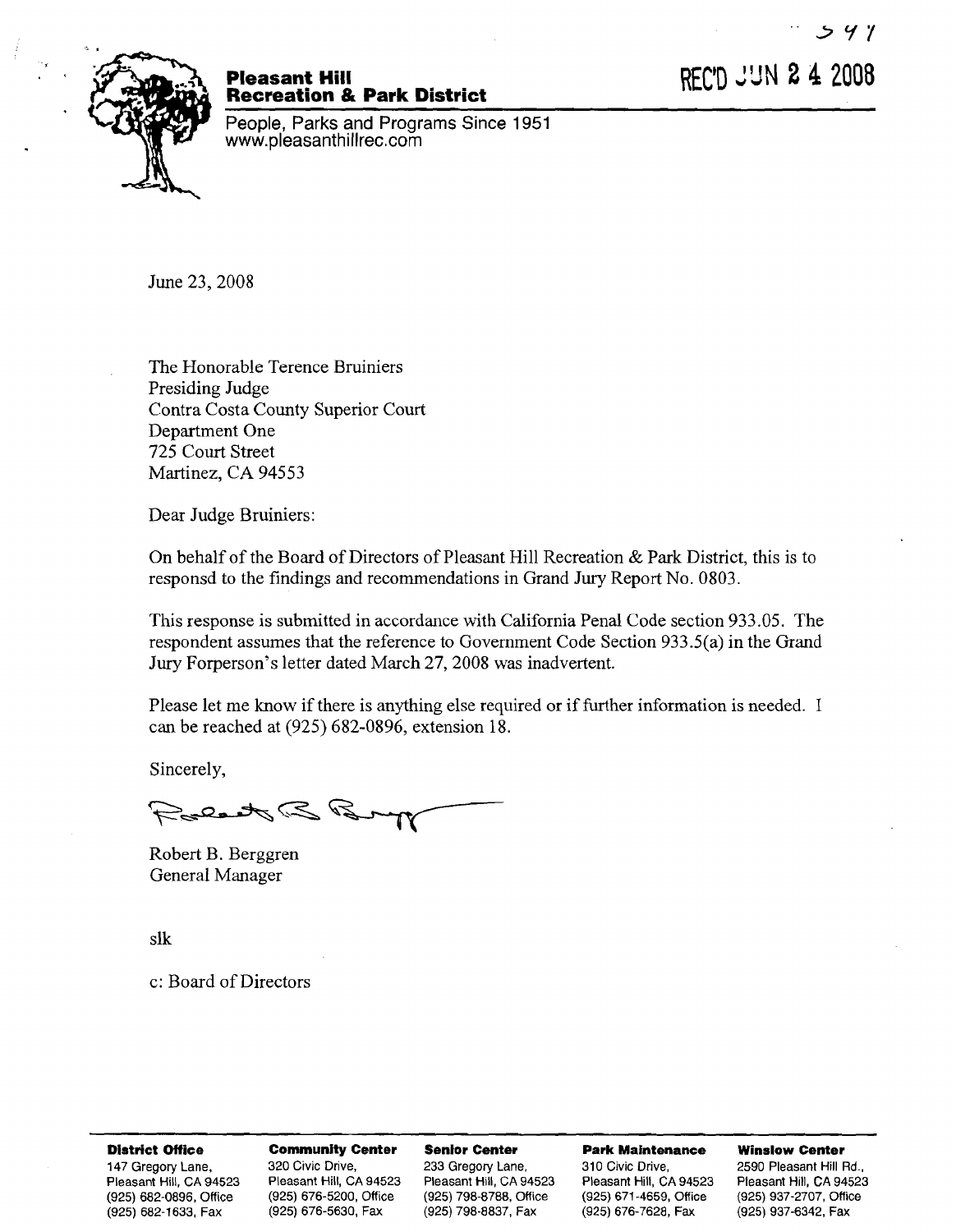**<sup>I</sup>**Page 1 of 7

. . . **<sup>z</sup>**

# **FINDINGS**

1. The Pleasant Hill Recreation & Park District (District) was created by the voters in the District in 1951 pursuant to California Public Resources Code section 5780 et seq. The District covers approximately nine square miles, has approximately 22,000 voters, and provides parks, recreation facilities, open space, and recreation programs for District residents.

*The District agrees with the finding.* 

2. A five-member Board of Directors (Board) governs the District. The Board is made up of five District citizens directly elected by District voters.

*The District agrees with the finding.* 

**3.** The District's 2007 - 2008 budget includes approximately \$5.6 million in revenues, of which approximately \$2.4 million is from property taxes on District residences and businesses. The District generates the balance through the provision of services such as sports activities, facility rentals, weddings, dances, and other functions.

*The District agrees with the finding.* 

4. The District has 27 full-time employees, and also hires numerous part-time employees. The subject of this report affects approximately 1,400 former and current part-time employees.

*The District agrees with the finding.* 

5. The District has well-kept pzrks and extensive recreation programs.

*The District agrees with the finding.* 

## **A Former District Pension Plan**

6. Until 2004, the District, together with 10 similar districts across the state, invested funds in a pension plan on behalf of its part-time employees through the California Recreation District Employee Benefit Plan (Plan). An individual, who died in 2004, administered the Plan.

*The District agrees with the finding.*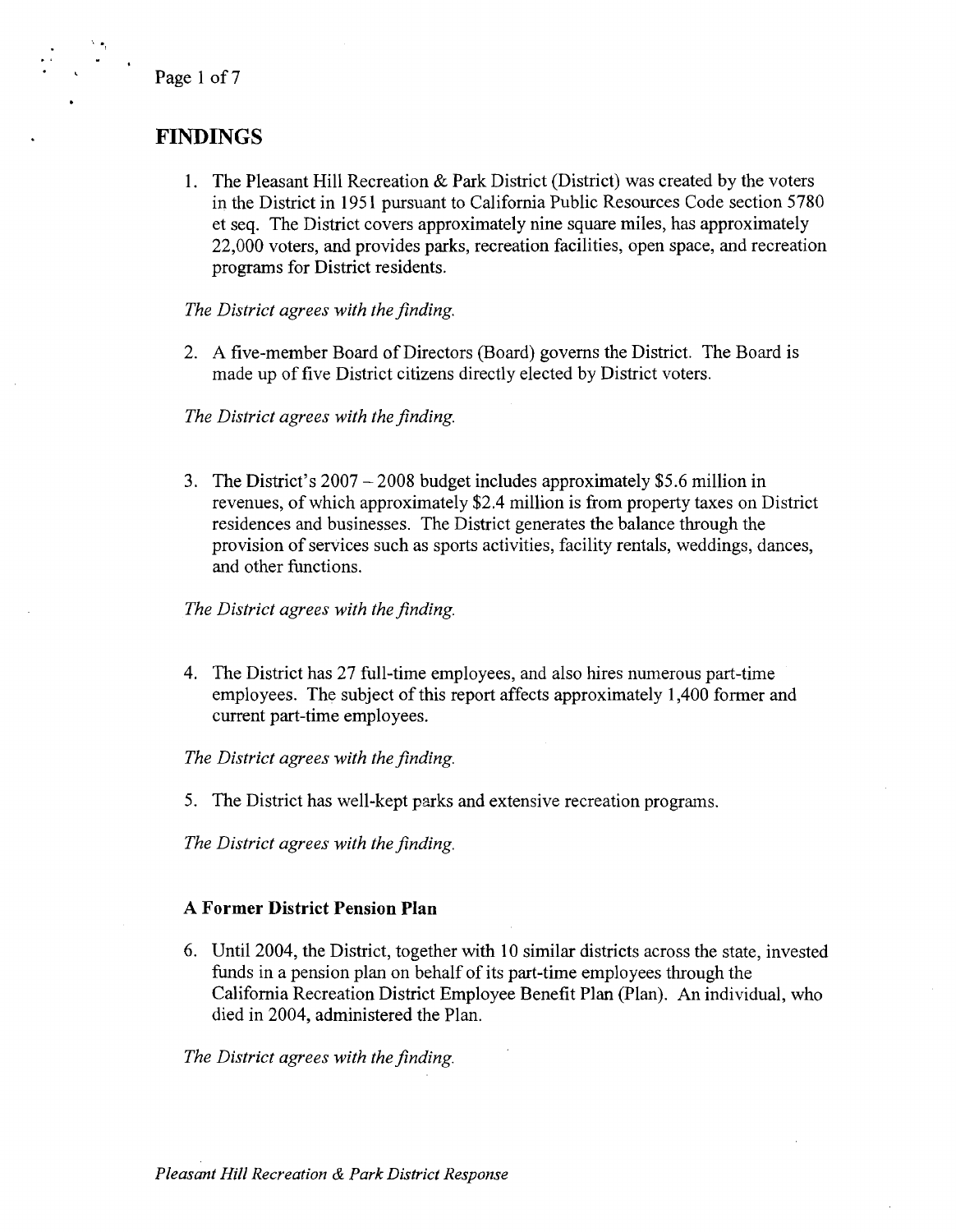**-4** Page 2 of 7

.<br>.<br>.

7. The Plan was a 401 (a) FICA alternative plan, in lieu of Social Security.

*The District partially disagrees with the finding. The Omnibus Budget Reconciliation Act of 1990 (OBRA 90) amended the Internal Revenue Code to mandate that employees of public agencies, who are not members of their employer's existing retirement system as of January I, 1992, be covered under Social Security or an alternate plan. This plan satisfied the OBRA 90 federal requirements.* 

8. The District's elected Board provided minimal oversight of the Plan, its manager, funds, and investments.

*The District disagrees with the finding. The Board of Directors reviewed reports fiom the CRDEB Plan. Annual audits were completed by independent auditors of the District's financial transactions and no issues regarding the retirement plan were discovered. Retired and former employees who no longer worked for the District were receiving their invested money up to the date of the death of the administrator in 2004.*  The District was receiving and reviewing reporting for the CRDEB plan, however, it was *later discovered these reports were overstated and falsified.* 

9. An audit performed in 2004, after the death of the Plan administrator, found that approximately \$700,000 was missing. Of that amount, this District's share of the loss was approximately \$283,000. After legal proceedings began against the administrator's estate, a settlement was negotiated in which this District received approximately \$40,100.

*The District agrees with the finding. The settlement was agreed upon on the advice of counsel. The settlement was agreed to due to the fact that the assets of the estate were rapidly diminishing and were insuficient to pay the claims.* 

10. When concerns arose, the District withheld approximately \$17,000 from contributions it would have otherwise been required to deposit under the terms of the Plan. This sum, plus the \$40,100 received by the District as part of the settlement resulting from the suit brought against the Plan administrator's estate, has been deposited in the Local Agency Investment Fund (LAIF). The LAIF is an investment alternative available to local governments and special districts through the California State Treasurer.

*The District agrees with the finding. The money was withheld before the legal proceedings referred to finding #9 were instituted.* 

1 1. The District has adopted a method to disburse the \$57,100 held in the LAIF to eligible employees. The District was awaiting cooperation from other affected districts, but has voted to proceed even if the other districts do not,

*Pleasant Hill Recreation* & *Park* **District** *Response*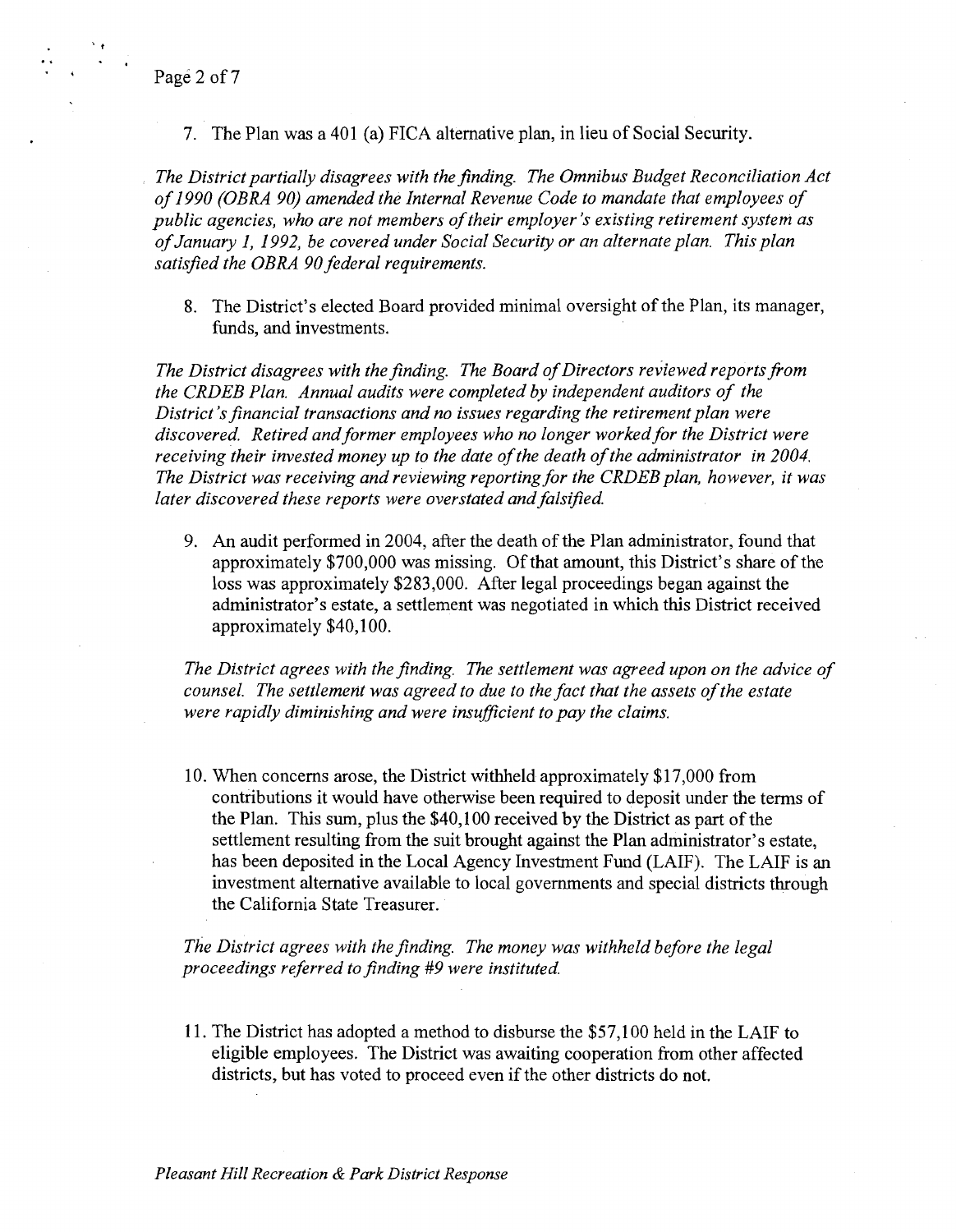**Page 3 of 7** 

*The District partially disagrees with the finding. The District is exploring distribution options to determine the proper and most expeditious way to manage and to distribute funds to covered members. The total settlement amount was allocated among the participating districts on a pro-rata basis.* 

12. Following the death of the Plan administrator, legal proceedings revealed that he was neither bonded, nor covered by a type of insurance upon which the District could make a claim.

*The District agrees with the finding. Records indicate that when the District started in the program, the administrator was bonded.* 

13. Not including the above-referenced settlement amount, approximately \$1 55,000, plus interest, remaining in the former Plan belongs to the District. This District attempted, without success, to get the other districts to cooperate in an apportioned disbursement of the Plan's funds.

*The District agrees with the finding. As of this date, the other affected Districts have not agreed to the new plan.* 

14. The District has not secured the services of an agent to manage and distribute the funds remaining in the former Plan. Since some of the retired employees have reached the IRS mandatory withdrawal age of 70  $\frac{1}{2}$ , the absence of an agent to handle legally required distributions exposes eligible retirees to potential IRS scrutiny.

*The District disagrees with the finding. Following advice from our attorney representing the affected Districts, the Board of Directors voted to retain Chang, Ruthenberg* & *Long for legal counsel, professional trustee by ING National Trust, and the Administrative Services provided by Poly Comp. However, not all aflected districts have agreed. The District is considering the possibility of retaining services on its own. The District is not aware that any participant has been exposed to IRS scrutiny.* 

15. The District has not replaced the money its employees lost due to the actions of the District's Plan administrator. The District intends to replace only the money that was contributed by employees through their payroll deductions. The District does not intend to replace the money the District contributed to the Plan.

*The District disagrees with the finding. A number of Districts contributed to the plan. The Board of Directors has requested that the General Manager submit a plan to fully reimburse the affected employees. The Board of Directors will be making that decision after review of the proposed plan.*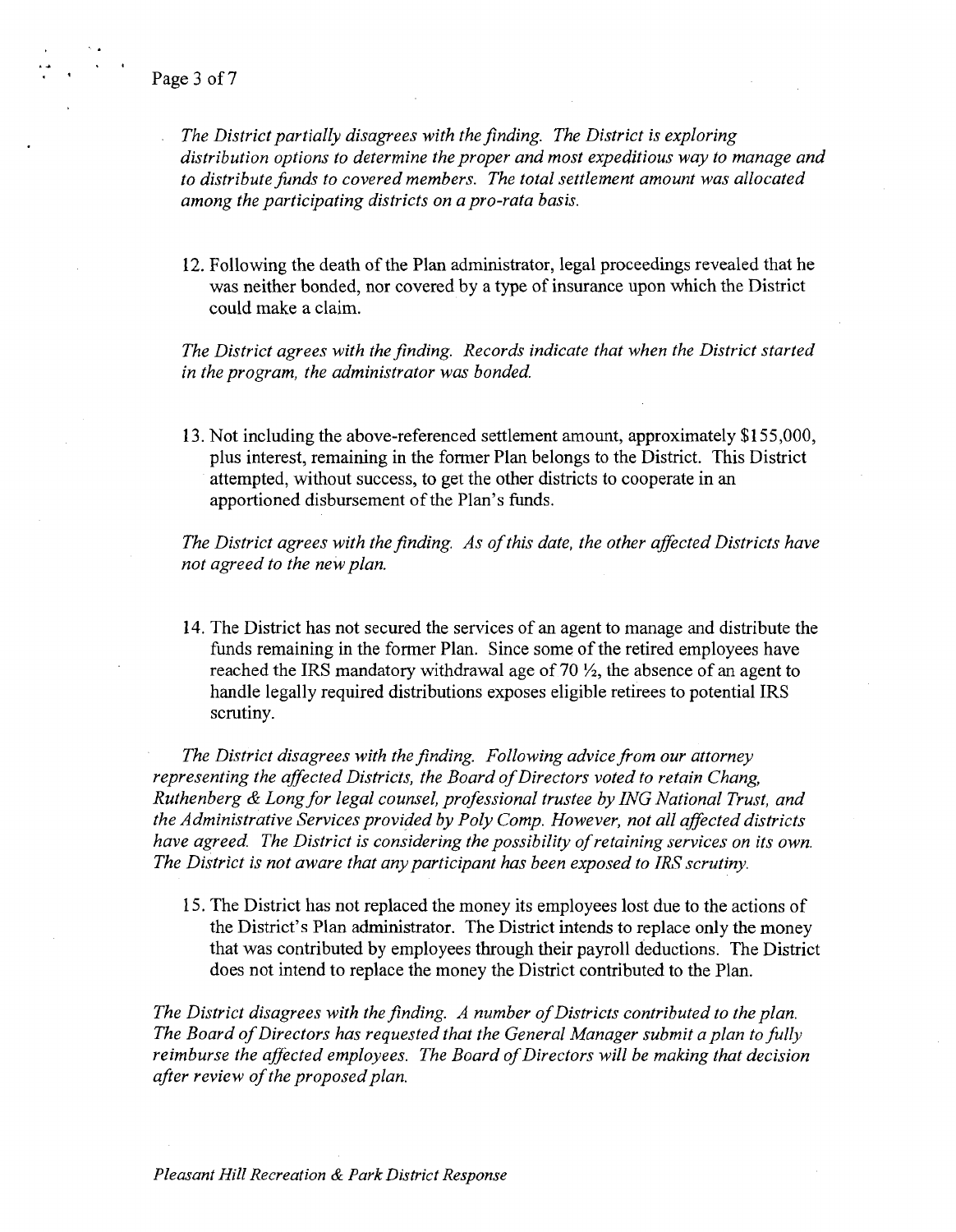**<sup>r</sup><sup>l</sup>**. , . . Page **4** of **<sup>7</sup>**

16. The District's failure to replace the missing funds for its employees may result in tax problems for employees as they reach retirement age. Since the IRS has no knowledge of the missing funds, it may calculate mandatory minimum withdrawal amounts based on the total amount reported by the District for each employee. The District is aware of this potential. Some affected employees already have reached retirement age.

*The District disagrees with the finding. Based on information supplied by Certified Public Accountants, it would appear that the individual employee has no tax liability for funds that were never received.* 

17. The failure of the District to replace missing funds for its employees may result in tax and/or legal implications to the District. The Plan was made available to parttime employees in lieu of Social Security. As with Social Security, the District has Plan funding obligations with which it has not complied.

*The District disagrees with the finding. The District funding obligations were fulfilled once the payment to the Plan was made that represents the employee and Districts contribution. Social Security has a funding obligation as they have a specljiedpayment amount due to the retiree. There is no such obligation for this Plan to pay a speciJied ance the payment to the Plan was made that represents the employee and Districts contribution. Social Security has a funding obligation as they have a specified pay a mount due to the retiree. There is no such obligation* 

18. On September 7, 2006, the District Board unanimously authorized the District manager to sign documents for the District that appointed Public Agency Retirement Services (PARS) as the 457(a) FICA (Social Security) Alternative Retirement Plan's Trust Administrator.

*The District agrees with the finding.* 

19. On October 2,2006 the District's General Manager signed an Agreement for retirement fund services with Phase I1 Systems, a California corporation, which does business as PARS.

*The District agrees with the finding.* 

20. PARS is not licensed to provide advice on tax, accounting, legal, investment or actuarial issues.

The District agrees with the finding. PARS as Trust Administrator handles agency *personnel and participant inquiries, performs monthly valuations of participant accounts, administers the distribution process, handles all reporting to the Agency, the Participant, and the State Controller, and assures that the Trust complies with*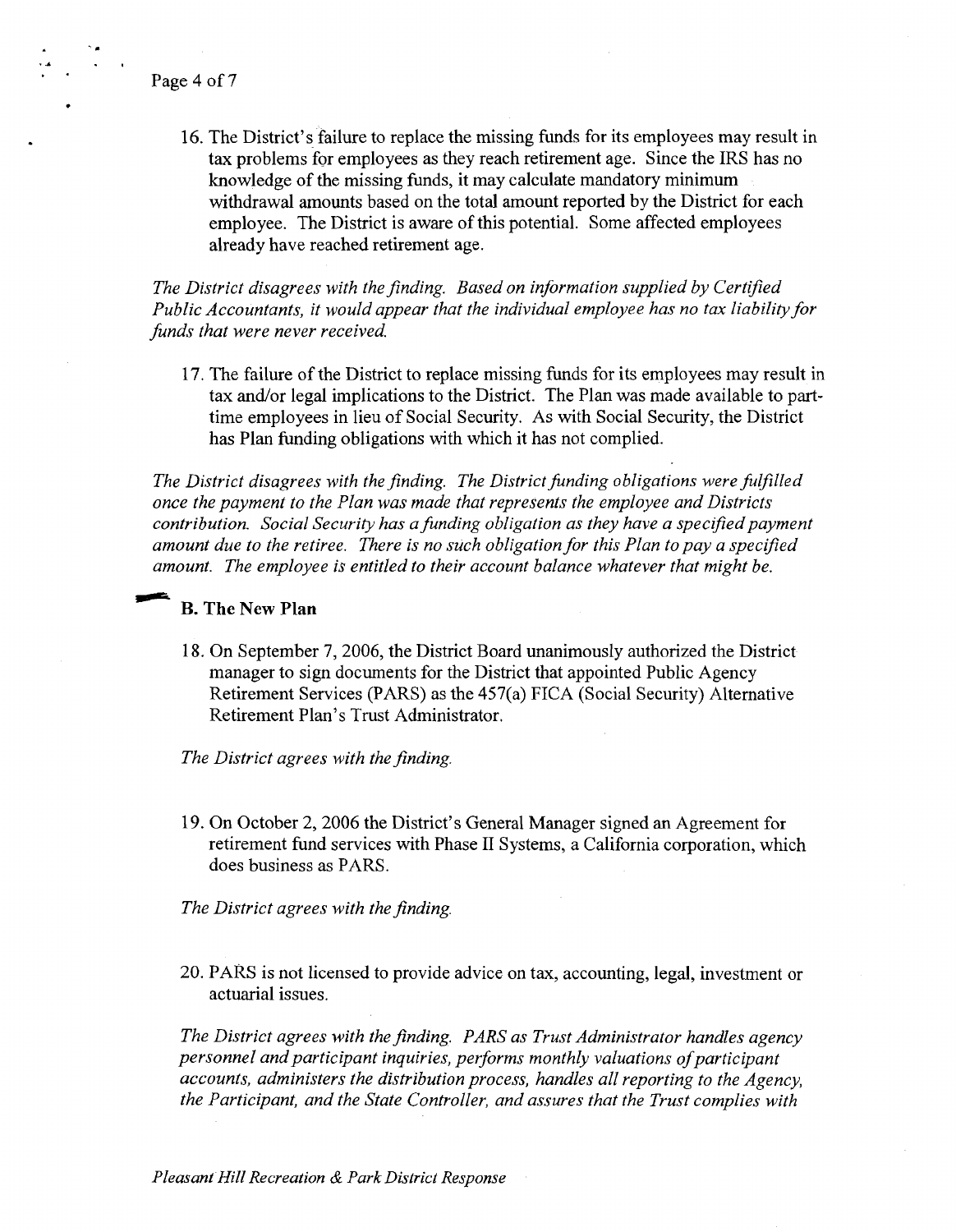\* ,A - **<sup>5</sup>** \*.

> *federal and state government reporting requirements. The District's understanding is that an administrative entity such as PARS cannot legally be licensed to provide the advice referred to in the finding.*

21. At PARS' suggestion, the District's General Manager signed a contract with Union Bank by which the bank will act as the trustee of the pension funds for the District's part-time employees.

*The District disagrees with the finding. The Trustee is required as part of the retirement program* ... *not a suggestion. Union Bank of California as Trustee manages plan assets, holds the plan assets for the exclusive benefit of the plan participants, and distributes benefit payments to the plan participant or his/her beneficiary.* 

22. The Union Bank contract does not include effective limits on fees that may be incurred by the bank and charged to the District.

*The District disagrees with the finding. Union Bank has structured fees for services. provided to the Plan. These range from .12% to .005% depending on the collective value of funds under their management.* 

23. The Union Bank contract permits the bank to make potentially risky investments, such as investing on margin (depositing only a small percentage of the funds actually at risk), and investing in its own paper (investing in the bank itself). Current District practices preclude that from happening.

*The District disagrees with the finding. A written investment policy for this Plan dictates an allowable percentage of various investment options to meet the investment*  guidelines. Commercial paper from the bank itself or any other corporate entity may *be allowed ifit meets the written investment guidelines. The bank is required by law to make only prudent investments.* 

*24.* The Union Bank contract permits oversight by the District, including investment options. The District Board has not done so.

*The District disagrees with the finding. The Board of Directors authorized the General Manager to select an investment strategy with the investment objective to provide growth of principal and income ... it is expected that dividend and interest income will comprise a significant portion of total return, although growth through capital appreciation is equally important. The two investment options include: HighMark Plus – actively managed mutual funds are selected for equity and fixed income portfolios, and Index Plus* - *Index-based securities are selected for the equity portfolio and actively managed mutual funds are selected for the fixed income portfolio.*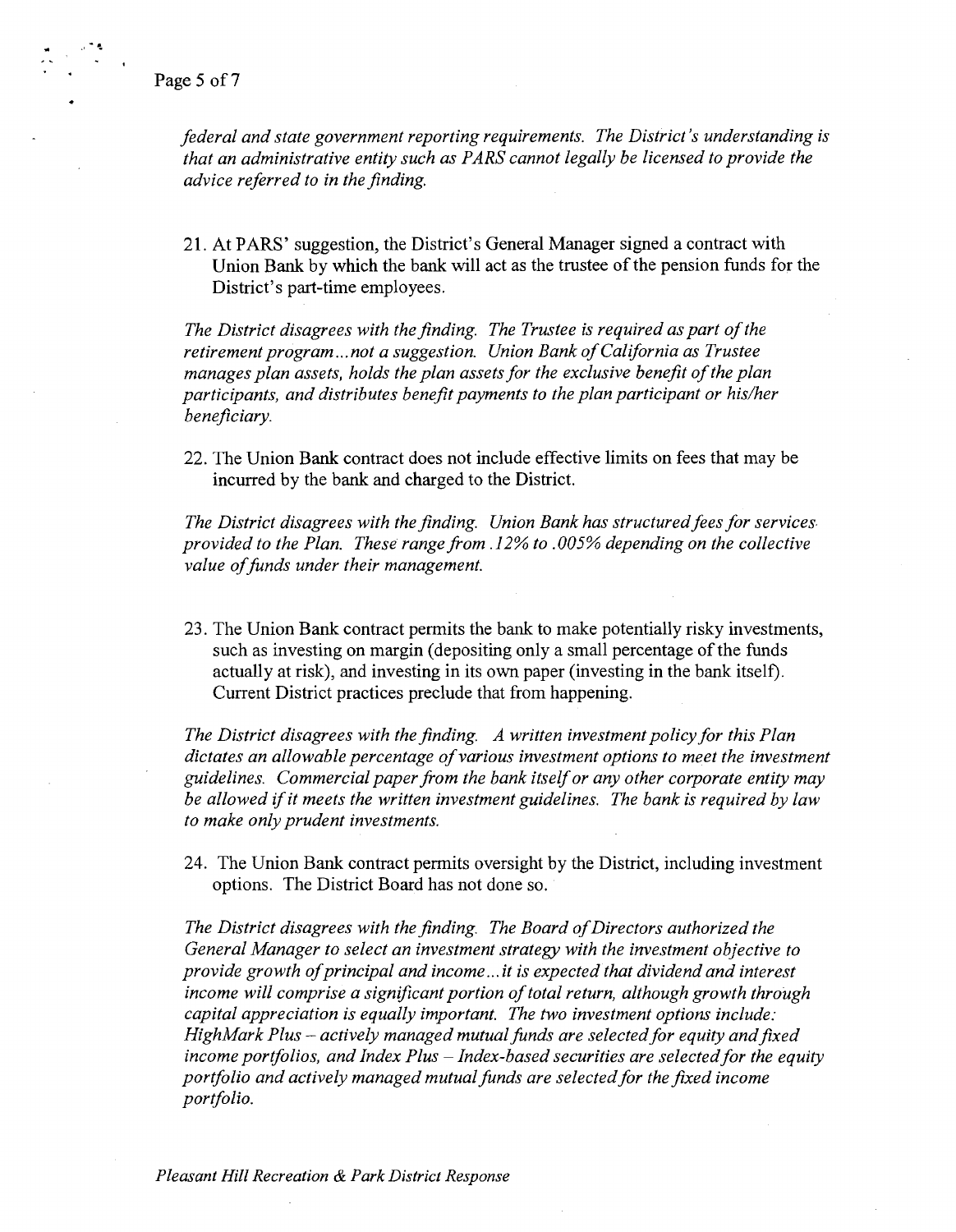Page 6 of 7

**1** 

# **RECOMMENDATIONS**

The 2007 - 2008 Contra Costa County Grand Jury recommends that the Pleasant Hill Recreation & Park District Board of Directors:

1. Require the Plan administrator (PARS) to provide the District with quarterly, detailed financial and investment performance reports.

The recommendation has been implemented. PARS provides the District with monthly *financial reports and a detailed quarterly financial and investment report.* 

2. Within three months of this report, appoint a qualified employee to oversee the District's part-time employee pension Plan.

*The recommendation has been implemented. The Board of Directors entrusts the day-today operations of the District to the General Manager. The General Manager has appointed the Accounting Supervisor to oversee the District's part-time employee pension plan.* 

3. Within three months of this report, adopt a Board policy to provide fiduciary oversight of the District's part-time employee pension Plan, not less than quarterly, to monitor Plan performance, establish and review investment guidelines, and monitor pension Plan policies.

*The recommendation has been implemented. The Board of Directors when reviewing the District's quarterly financial report also reviews the PARS quarterly financial and investment report. The Board of Directors also review the overall District's investment guidelines including the PARS Plan.* 

4. Within three months of this report, engage the services of a qualified agent to manage the funds in the former Plan, including the transfer of funds to qualified employees.

*The recommendation will be implemented as soon as reasonably possible and before September 25, 2008. The Board of Directors approved retaining Chang, Ruthenberg* & *Long for legal counsel, professional trustee by ING National Trust, and the Administrative Services provided by Poly Comp. However, not all of the affected Districts have agreed to the agreement. The District is considering the possibility of retaining services on its own.* 

*Pleasant Hill Recreation* & *Park District Response*